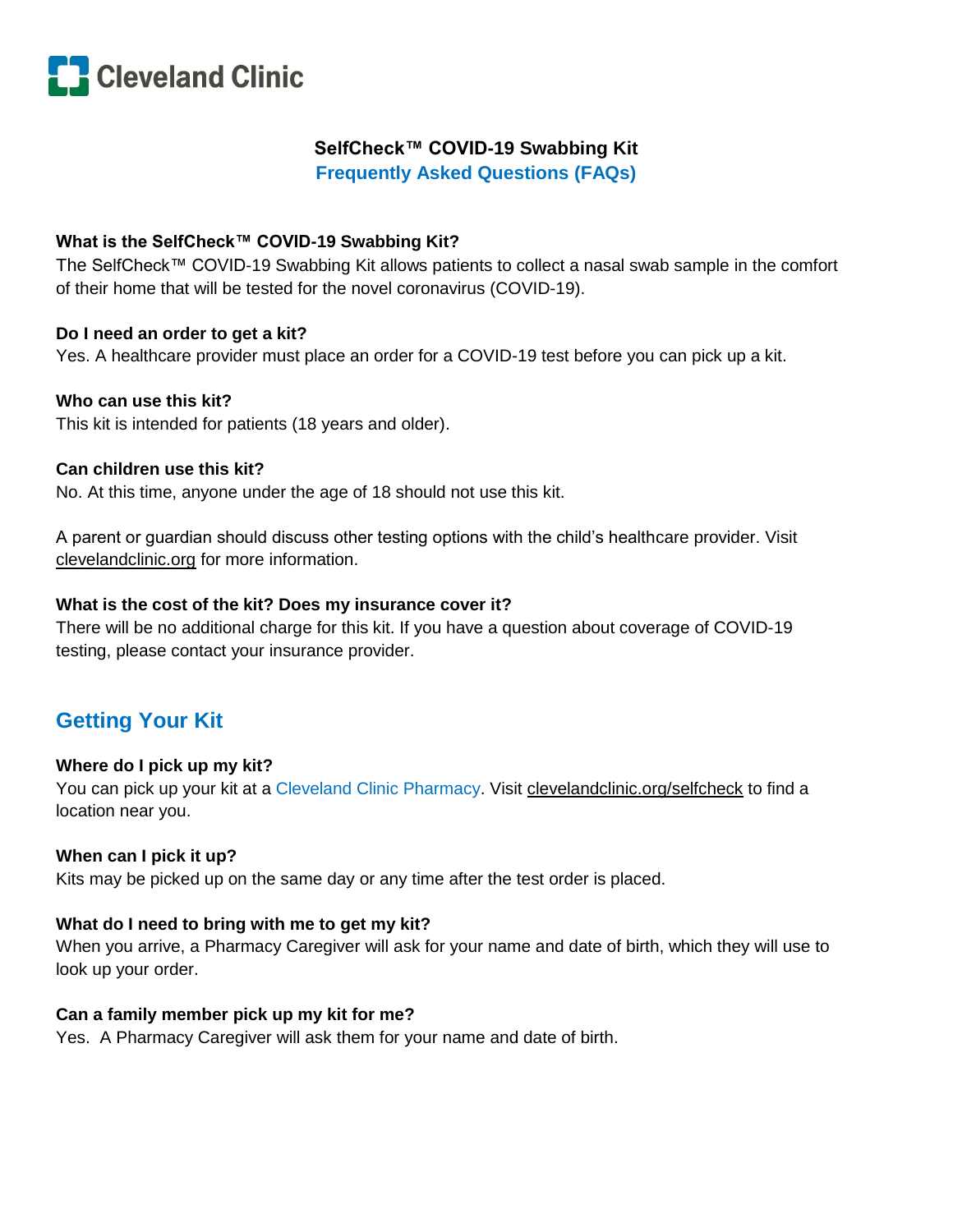

# **About Your Kit**

## **What is inside of the kit?**

The kit contains a nasal swab, a tube of saline (saltwater) labeled with your name and date of birth, a biohazard bag with an absorbent sheet, an instruction sheet, a COVID-19 test order, and a labeled padded envelope.



## **How should I store my kit?**

The kit should be kept indoors at room temperature, both before and after you use the kit.

## **What if I leave my kit in a hot or cold place**?

The kit should still be safe to use if left in the heat or cold for a short period of time. Do not use the kit beyond the expiration date on the outside of the package.

## **The name on the paperwork or tube in my kit is not my name. What should I do?**

Do **NOT** use the kit. We apologize that your kit was not assembled correctly. Please bring your kit to a Cleveland Clinic Pharmacy, where you will receive a new one.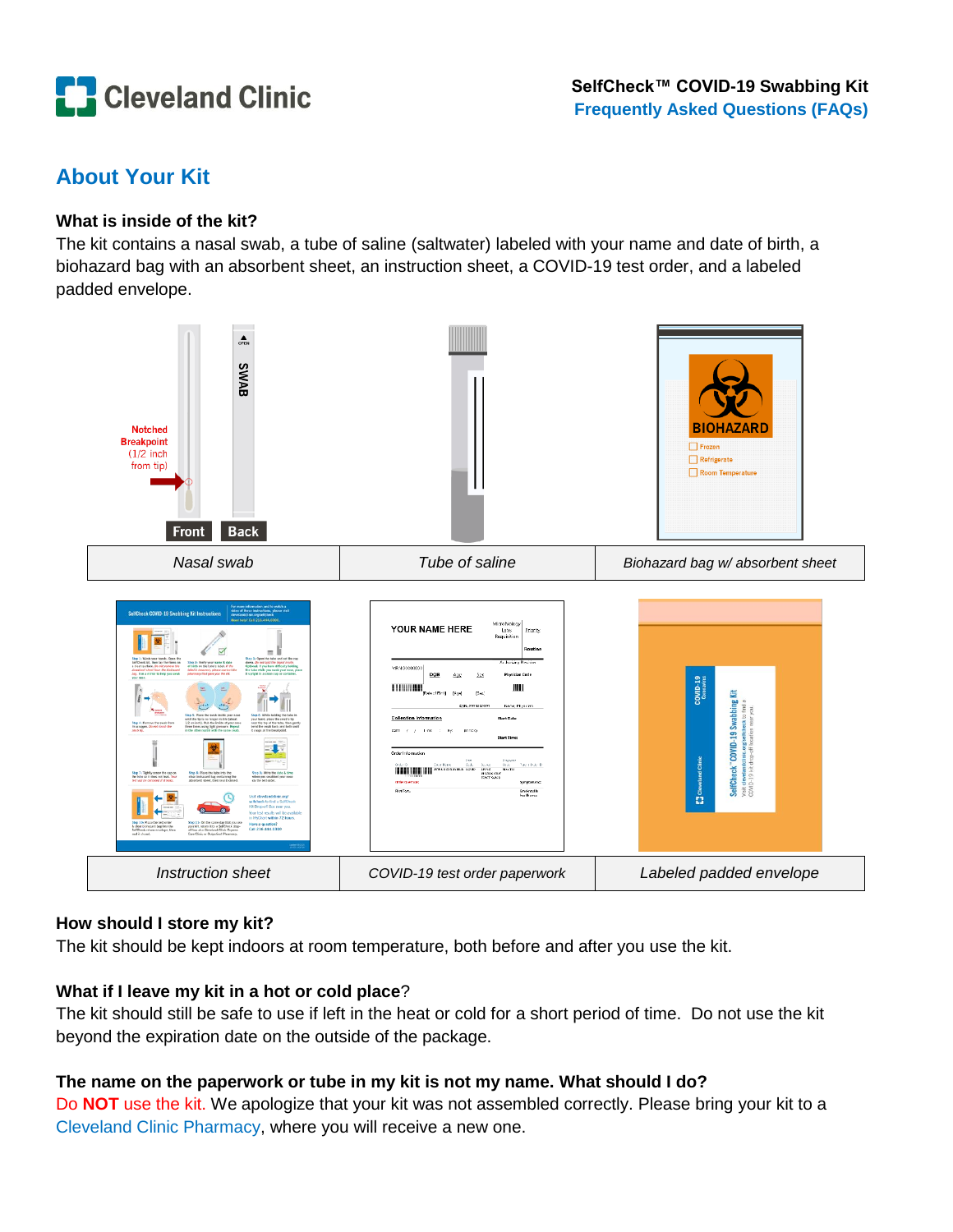

## **All of the items that should be in the kit were not in the bag. What should I do?**

We apologize that your kit is incomplete. Please bring your kit to a Cleveland Clinic Pharmacy, where you will receive a new one.

## **Using Your Kit**

#### **How should I swab my nose?**

Rub the swab on the inside walls of your nose three times using light or moderate pressure. Do not twirl the swab without pressing it against the inside of your nose, otherwise it will not collect anything.

Be sure to swab both your right and left nostrils with the same swab.

#### **How deep should I place the swab in my nose?**

Place the swab about  $\frac{1}{2}$  of an inch into your nose or until the swab's tip disappears. If you feel resistance, you have put the swab in far enough.

#### **What if I accidentally touch the tip of the swab?**

It is best not to touch the tip of the swab with anything other than the insides of your nose. However, the test should not be affected by small amounts of bacteria that may be on your hands if you return your kit on the same day you use it.

#### **What should I do if I drop the swab?**

If the swab is dropped onto a clean surface, your test should not be affected by small amounts of bacteria that may be present.

If the swab is visibly soiled or if you are uncertain if the swab is okay to use, do not use it. Please bring your kit to a Cleveland Clinic Pharmacy, where you will receive a new one.

To avoid dropping, keep the swab in the paper sleeve until you are ready to collect the sample.

#### **What if I spill the saline (saltwater) out of the tube?**

If the liquid spills out of the tube, please bring your kit to a Cleveland Clinic Pharmacy, where you will receive a new one. You can wipe away the liquid with a cloth or paper towel (the saline will not harm you).

#### **What should I do after I use the swab and break it off into the tube?**

Tightly screw the cap on the tube so it does not leak. Place the tube containing your swab into the clear biohazard bag containing the absorbent sheet, then seal the bag closed.

Insert **both** the test order paperwork & clear biohazard bag into the SelfCheck return envelope, then seal the padded envelope closed.

Please make sure that your test order paperwork is inside of the padded envelope. This document is required for the laboratory to perform your test and provide you with your results.